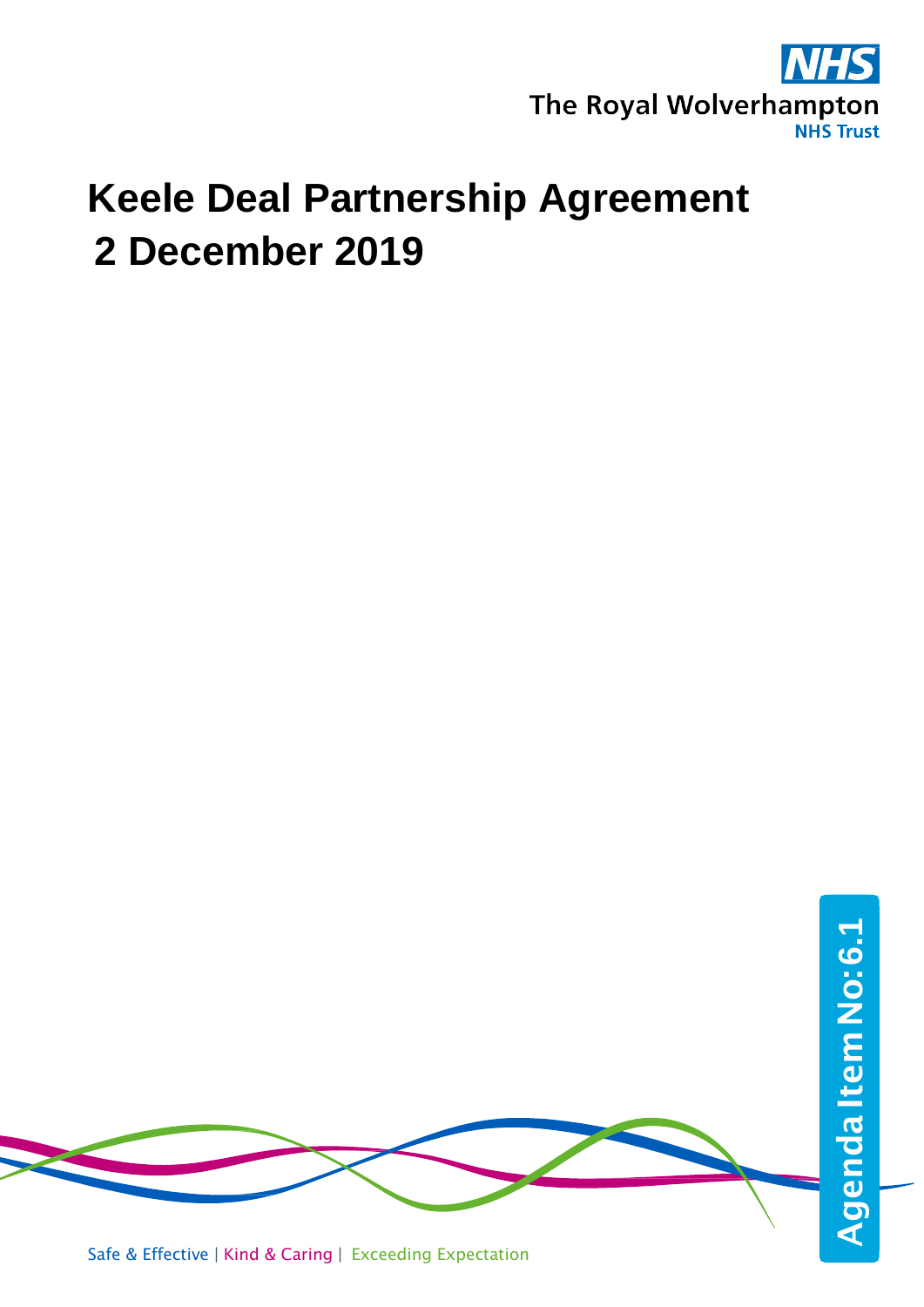| <b>Trust Board Report</b>                                      |                                                                                                                                                                                                                                                                                                      |  |  |
|----------------------------------------------------------------|------------------------------------------------------------------------------------------------------------------------------------------------------------------------------------------------------------------------------------------------------------------------------------------------------|--|--|
| <b>Meeting Date:</b>                                           | 2 December 2019                                                                                                                                                                                                                                                                                      |  |  |
| Title:                                                         | Strategic Partnership Agreement between The Royal Wolverhampton NHS<br>Trust and Keele University (a Keele Deal for health and social care)                                                                                                                                                          |  |  |
| <b>Action</b><br><b>Requested:</b>                             | Approve                                                                                                                                                                                                                                                                                              |  |  |
| For the attention of the Board                                 |                                                                                                                                                                                                                                                                                                      |  |  |
| <b>Assure</b>                                                  | • The confirmation of the principles and practice of partnership with a key<br>local University.                                                                                                                                                                                                     |  |  |
| <b>Advise</b>                                                  | Defines current and proposed areas of collaborative activity.<br>٠<br>The agreement has no financial liability and such arrangements will be<br>$\bullet$<br>covered by separate individual collaborative agreements or ventures.                                                                    |  |  |
| <b>Alert</b>                                                   | An agreement between the University and local/regional partners setting<br>$\bullet$<br>out a commitment to work together for the benefit of the local area. The<br>CEO will provide, as part of his future reports to the Board, any items of<br>note.                                              |  |  |
| <b>Author + Contact</b><br>Details:                            | Tel 01902 694950<br>Email gayle.nightingale@nhs.net                                                                                                                                                                                                                                                  |  |  |
| <b>Links to Trust</b><br><b>Strategic</b><br><b>Objectives</b> | 2. Proactively seek opportunities to develop our services<br>3. To have an effective and well integrated local health and care system that<br>operates efficiently<br>4. Attract, retain and develop our staff, and improve employee engagement                                                      |  |  |
| <b>Resource</b><br>Implications:                               | None.                                                                                                                                                                                                                                                                                                |  |  |
| <b>CQC Domains</b>                                             | Well-led.                                                                                                                                                                                                                                                                                            |  |  |
| <b>Equality and</b><br><b>Diversity Impact</b>                 | None identified.                                                                                                                                                                                                                                                                                     |  |  |
| <b>Risks: BAF/TRR</b>                                          | None to this specific agreement.                                                                                                                                                                                                                                                                     |  |  |
| <b>Public or Private:</b>                                      | Public                                                                                                                                                                                                                                                                                               |  |  |
| <b>Other formal</b><br>bodies involved:                        | Keele University                                                                                                                                                                                                                                                                                     |  |  |
| <b>References</b>                                              | Partnership Agreement (attached)                                                                                                                                                                                                                                                                     |  |  |
| <b>NHS</b><br><b>Constitution:</b>                             | In determining this matter, the Board should have regard to the Core principles<br>contained in the Constitution of:<br>Equality of treatment and access to services<br>High standards of excellence and professionalism<br>Service user preferences<br>Cross community working<br><b>Best Value</b> |  |  |
|                                                                | Accountability through local influence and scrutiny                                                                                                                                                                                                                                                  |  |  |

| <b>Brief/Executive Report Details</b> |                                                                                                  |                                                   |  |
|---------------------------------------|--------------------------------------------------------------------------------------------------|---------------------------------------------------|--|
| <b>Brief/Executive Summary</b>        |                                                                                                  | Strategic Partnership Agreement between The Royal |  |
| Title:                                |                                                                                                  | Wolverhampton NHS Trust and Keele University      |  |
|                                       | <b>Item/paragraph</b> The paper consists of the attached Strategic Partnership Agreement between |                                                   |  |
| 1.0                                   | The Royal Wolverhampton NHS Trust and Keele University for review and                            |                                                   |  |
|                                       | confirmation by the Trust Board.                                                                 |                                                   |  |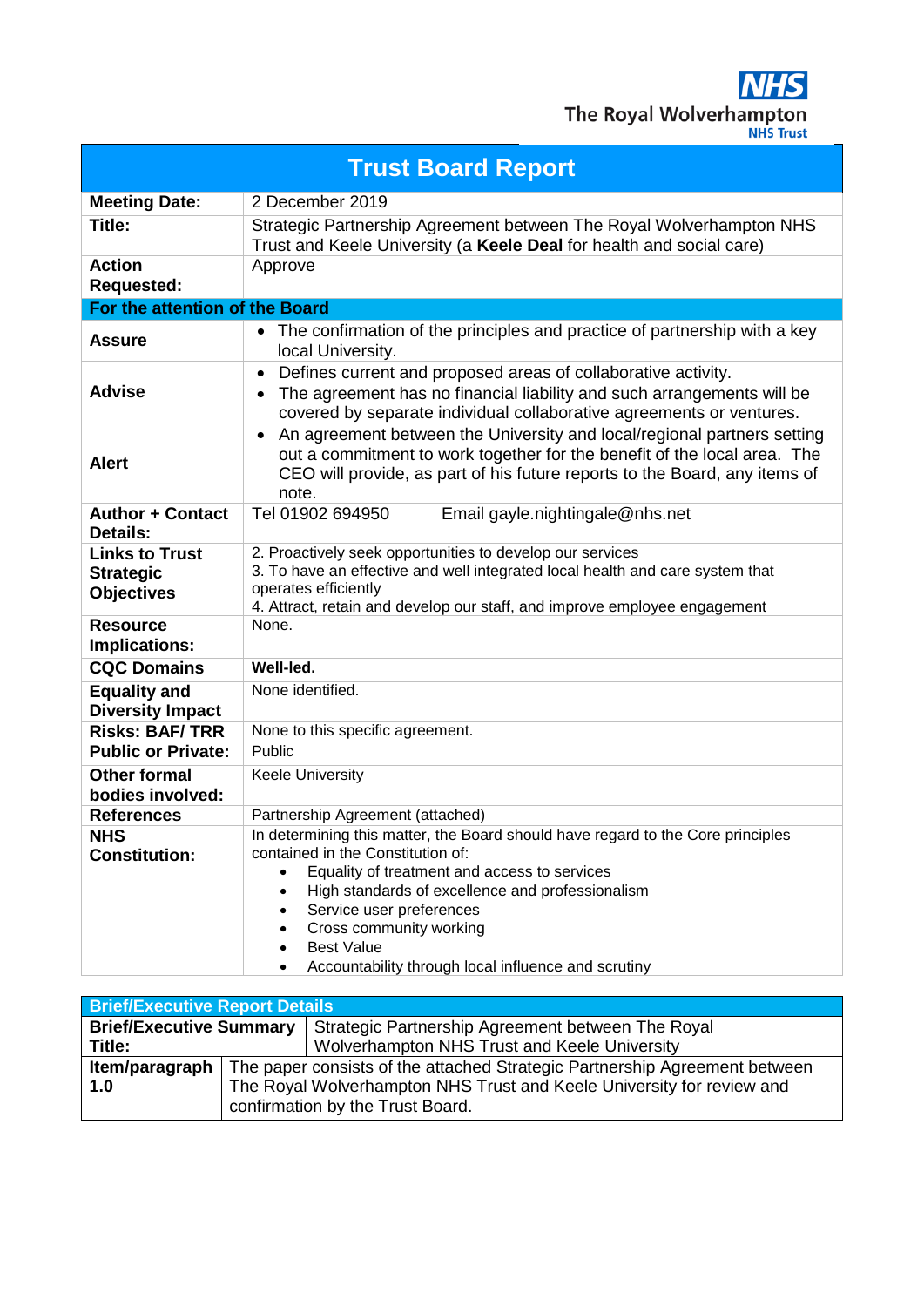

FAO David Loughton CBE, Chief Executive Officer Professor Steve Field CBE, Chairman Royal Wolverhampton NHS Trust

24<sup>th</sup> October 2019

Dear David and Professor Field

We are writing to invite Royal Wolverhampton NHS Trust to take part in shaping a significant new initiative with Keele – a **Keele Deal** for health and social care.

Keele Deals are agreements between the University and local/regional partners setting out a commitment to work together for the benefit of the local area. The first of the Deals (New **Keele Deal**) was launched in 2016. It set out a long-term commitment to work with partners to boost the local economy through innovation-led economic growth. Earlier this year **Keele Deal |Culture** was launched, with a focus on supporting the cultural renaissance of Stoke-on-Trent and Newcastle-under-Lyme. We are just starting work on **Keele Deal | Inclusion**, with a potential launch date of summer 2020.

We are now proposing to make the same commitment with you, our local partners, around the health and care of our local populations, with the aim of launching **Keele Deal | Health**, in November this year.

The Deal represents a high level commitment to work together to address local and regional priorities, with a focus on areas where Keele's expertise can make a difference to you and your populations. It builds upon mature (and new) partnerships with key public and private sector organisation plus patient, public, carer and client groups and across Staffordshire, Stoke on Trent, Shropshire, Cheshire and Wolverhampton.

We are proposing three related areas of focus for the Deal that will support our ambitions of improving the health and care of the population:

- **Workforce development**, addressing both workforce deficits and rapidly changing skills needs across regional health and care systems;
- **Research and Innovation**, encompassing health and care innovation and innovation-led business growth to bring benefits to individuals, organisations, networks and the wider economy;
- **Evidence-based service transformation**, supporting the key agendas of Integrated Care Systems.

We would welcome a discussion with you over the coming weeks to consider the proposal and hear your views on, for example:

- Are these the right areas of focus? If not, what else needs to be considered for inclusion?
- What would we prioritise for attention?
- How would we innovate, scale up and work together in these areas to deliver impacts at the local and regional level?
- Are the proposed mechanisms for working together an effective way of making progress? What other approaches could be considered?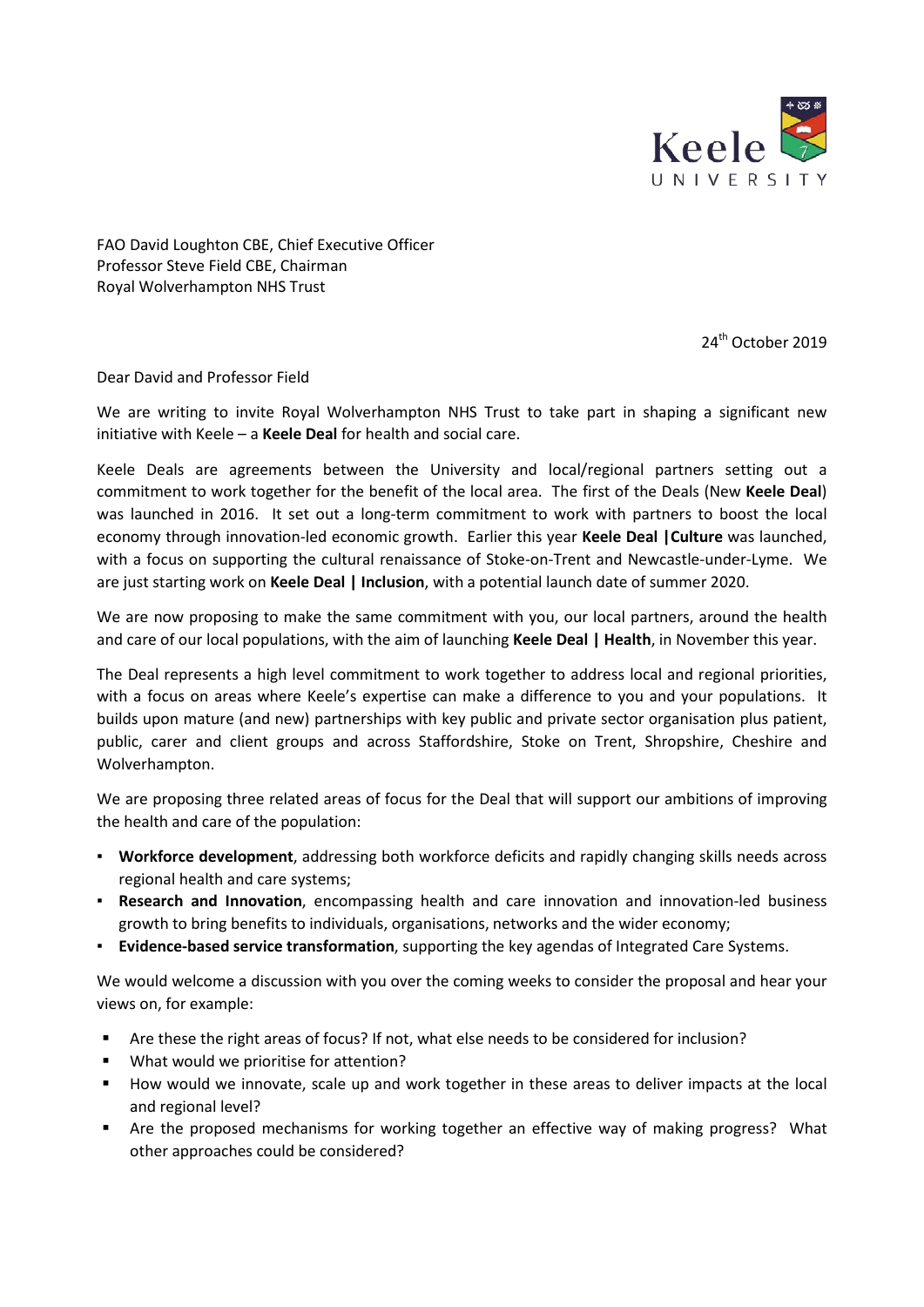We propose to deliver this through the establishment of **Keele Health and Social Care Partners**, bringing together organisations across higher education, health and social care, and industry to drive forward innovation to address leading health and care challenges.

We would be grateful if you could advise us if you feel your organisation would sign up to become a core partner of **Keele Deal | Health.** We would be delighted to invite you and two guests to join us at the **launch of Keele Deal | Health on the morning of Wednesday 20th November 2019 (8.15-9.30am) at Keele University**, when Sir David Behan, Chairman of Health Education England will be visiting the Faculty of Medicine and Health Sciences, an electronic invite will be issued very shortly. If you have any queries relating to any aspect in this document please do not hesitate to contact Professor Walsh, Helen Duffy or Amy Farrington.

With very best wishes

Yours sincerely

Trever

Professor Trevor McMillan Professor Pauline Walsh

MCMM - Paucine Walter.

Vice-Chancellor Pro Vice Chancellor and Executive Dean Keele University **Faculty of Medicine and Health Sciences** Faculty of Medicine and Health Sciences Keele University

Enc: Keele Deal | Health Proposition

Mrs Helen Duffy, Head of NHS Partnerships & Engagement: [h.c.duffy@keele.ac.uk](mailto:h.c.duffy@keele.ac.uk) 01782 733976 Dr Amy Farrington, Head of Partnerships (Health)[: a.farrington@keele.ac.uk](mailto:a.farrington@keele.ac.uk) 01782 733843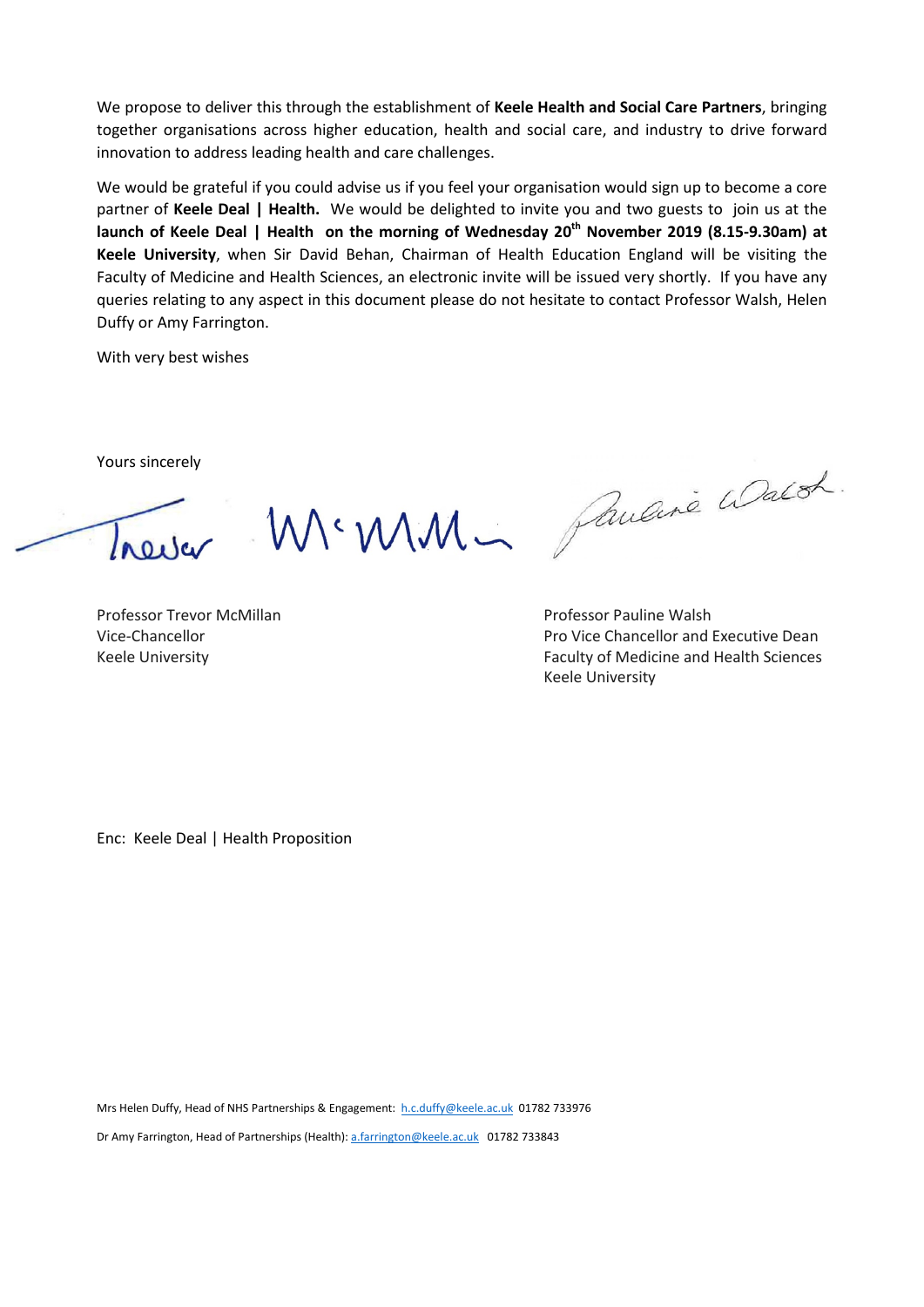# Keele Deal | Health. Draft proposition

**Keele Deal | Health** represents a high level **commitment to work together to address local and regional priorities**, with a focus on areas where Keele's expertise can make a difference. It builds on mature (and newer) relationships with key public and private sector organisations plus patient and public, carer and client groups across Staffordshire, Stoke on Trent, Shropshire, Cheshire and Wolverhampton.

We are inviting partners to work with us through a new community, **Keele Health and Social Care Partners**, in which we can share ideas, collaborate and innovate to address local health priorities. Keele Health and Social Care Partners will become the 'face' of Keele Deal | Health and the mechanism by which the partnership will operate. It will showcase both regionally and nationally our partnership strengths and ambitions.

# Proposed Priorities

Building upon the strength of existing partnerships and continuing to build new relationships, **Keele Deal | Health** seeks to drive improvements in health and social care for our local populations, bringing additional social, cultural and economic advantages for individuals and the communities in which they live. We are proposing three potential areas of focus (see below) and are **seeking your initial views on these** before the proposed launch.

#### Priority 1: Workforce development

#### **Rationale**

Across NHS Trusts in England there is a shortage of more than 100,000 staff, with challenges around both recruitment and retention. Unchecked, this could reach between 250,000 and 350,000 by 2030. Vacancies in Adult Social Care are currently running at 110,000 across the UK, and around 1 in 10 roles in the social care sector are currently vacant. Alongside clinical and patient-focused service improvement, challenges in recruitment (such as GP shortages) are driving new models of care, as a result of which innovative new roles are emerging that redefine traditional professional boundaries in healthcare.

With very low rates of social mobility evident in the local area when compared with other parts of the country,<sup>[1](#page-4-0)</sup> a clear shared commitment to supporting younger people to enter rewarding careers, and helping those already in the workforce to progress will provide a key means of addressing this. If we collaborate in a dynamic way this could also have a significant positive impact on capacity over the coming years.

Keele's reputation in education, evidenced via a Teaching Excellence Framework 'Gold' rating at institution level<sup>[2](#page-4-1)</sup> along with our rapid and pioneering approach to work-based education<sup>[3](#page-4-2)</sup> leaves us well placed to support our local partners in addressing these challenges.

#### **Key areas of focus**

We will work with our health and social care partners to develop innovative new training and education pathways supporting recruitment, retention and progression, addressing the health and social care workforce challenges of today and the future.

<span id="page-4-0"></span> $1$  https://www.gov.uk/government/publications/social-mobility-index

<span id="page-4-1"></span><sup>&</sup>lt;sup>2</sup> Top 10 ranking for medicine, nursing & midwifery and allied health professionals in the Guardian 2019 league table, a top NSS 2019

<span id="page-4-2"></span>rankings in nursing & midwifery and pharmacy (1) and medicine (2).<br><sup>3</sup> For example the Physician Associate career pathway apprenticeship degree, nursing apprenticeship programme, first Master's module in the UK for Ambulatory Heart Failure, first 2 years accelerated Master's level degree in physiotherapy launching 2020, BSc Hons degree in Radiography (Diagnostic Imaging) (first cohort graduating 2020), 25% increase in medical student numbers; expansion of Health Foundation programme; Postgraduate, accredited online learning options for health professionals including Pharmacy and Medical Education courses (Master's); Bespoke Postgraduate courses in clinical leadership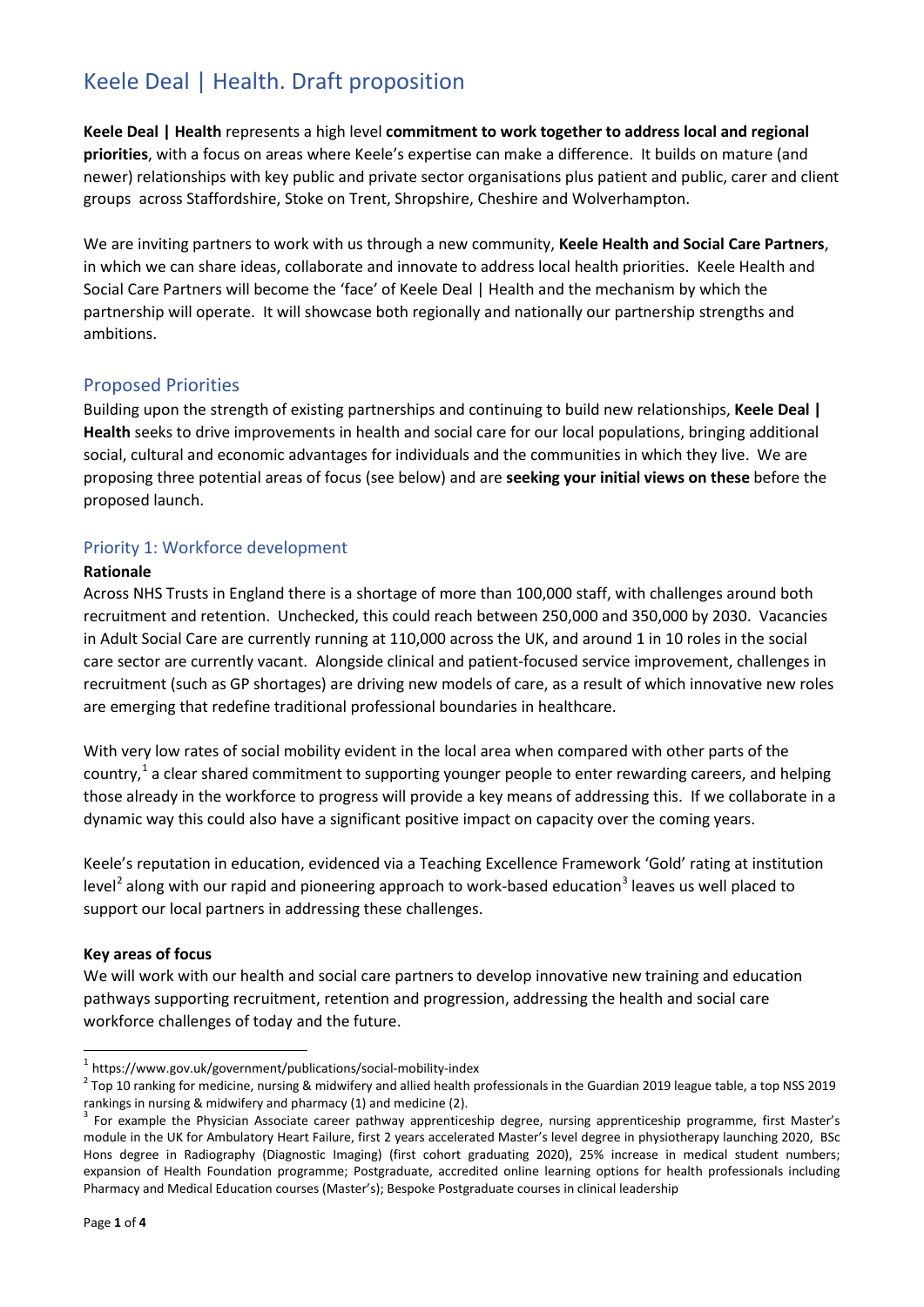- New routes into healthcare professions (e.g. through the expansion of the apprenticeship programme);
- Professional portfolio careers that can enhance the locality's clinical and care reputation and its ability to recruit and retain the best health and social care staff in these fields;
- Innovative education and continuous professional development delivered in a variety of formats;
- **Evidence-informed education;**
- Strong influence of patients, the public, carers and clients in shaping the curriculum;
- **•** Development of leadership opportunities.

### Priority 2: Research and Innovation

#### **Rationale**

Research results in improved outcomes for patients. Evidence indicates that clinicians that participate in research have better outcome metrics for their patients than those that do not<sup>4</sup>. In the UK, studies<sup>5</sup> have shown that NHS Trusts that are research active have lower risk-adjusted mortality rates, and that engagement with research by individuals and organisations delivers not only better outcomes, the benefits extend beyond patients who participate in research but to their families, the wider organisation and networks<sup>[4,](#page-5-0)[5](#page-5-1)</sup>- (NHS Long Term Plan 2019). Higher performing clinicians are more likely to participate in research<sup>[6](#page-5-2)</sup>. Engaging the public ensures that our research is relevant and important to those who will 'use' its outputs and supports the early adoption of research into everyday use. Overarching health and wellbeing inequalities exist across all stages of the life course and across Staffordshire, Stoke on Trent, Cheshire and Wolverhampton our partnerships in research, education and innovation have enabled sought new ways to address many of these challenges. Our collaborative world-leading programmes have directly fed in to international and national guidelines taking research from 'bench to consultation', from regeneration medicine and tissues engineering through to clinical practice and training<sup>[7](#page-5-3)</sup>.

The **benefits of patient participation in clinical research** are widely understood and evidenced, and Keele and local health partners have a strong track record in engaging Public and Patient and Engagement in Research and Innovation. Developing new approaches to medical interventions, health service delivery and individual/community wellbeing, through a strong research and innovation portfolio has a major impact on the health and productivity of communities.

#### **Impact**

In partnership with our stakeholders we have already developed a strong track record in impact of health research, influencing policy such as National Institute for Health and Care Excellence clinical guidelines and quality standards, national pathways of care and Public Health England priorities. We recognise that our impacts have international reach but we wish to continue this growth and development for the benefit of our local populations.

<span id="page-5-0"></span><sup>&</sup>lt;sup>4</sup> Engagement in research: an innovative three-stage review of the benefits for health-care performance. Hanney et al. Health Serv

<span id="page-5-2"></span><span id="page-5-1"></span>

and Deliv Res. 2013;1(8).<br><sup>5</sup> Research Activity and the Association with Mortality. [Ozdemir](https://www.ncbi.nlm.nih.gov/pubmed/?term=Ozdemir%20BA%5BAuthor%5D&cauthor=true&cauthor_uid=25719608) et al[. PLoS One.](https://www.ncbi.nlm.nih.gov/pmc/articles/PMC4342017/) 2015; 10(2): e0118253.<br><sup>6</sup> High-performing physicians are more likely to participate in a research study. Dahroug 2019, 19:171

<span id="page-5-3"></span> $^7$  This includes work around low back pain, supported self-management of joint pain, inflammatory arthritis, gout, gait, regenerative medicine and rehabilitation, including cell and tissue engineering, big data research to better understand disease aetiology, comorbidity, prescribing patterns and adverse outcomes, end of life care, digital solutions to supporting patients, the public and carers, tackling health inequalities: prioritising wellbeing, physical and mental across the age span, in partnership with Stoke Council; neurological rehabilitation: optimising physical recovery and quality of life in neurological conditions; diagnostic imaging: breast imaging (developing advanced processes and tools to increase the value of quantitative diffusion on breast cancer MRI diagnosis, prognosis, and therapy), nuclear medicine and science underpinning imaging techniques; collaborations with Ministry of Justice improving safety of handling of offenders; Strokestra ® Stoke, with Midlands Partnership Foundation Trust, Royal Philharmonic Orchestra, New Vic Borderlines.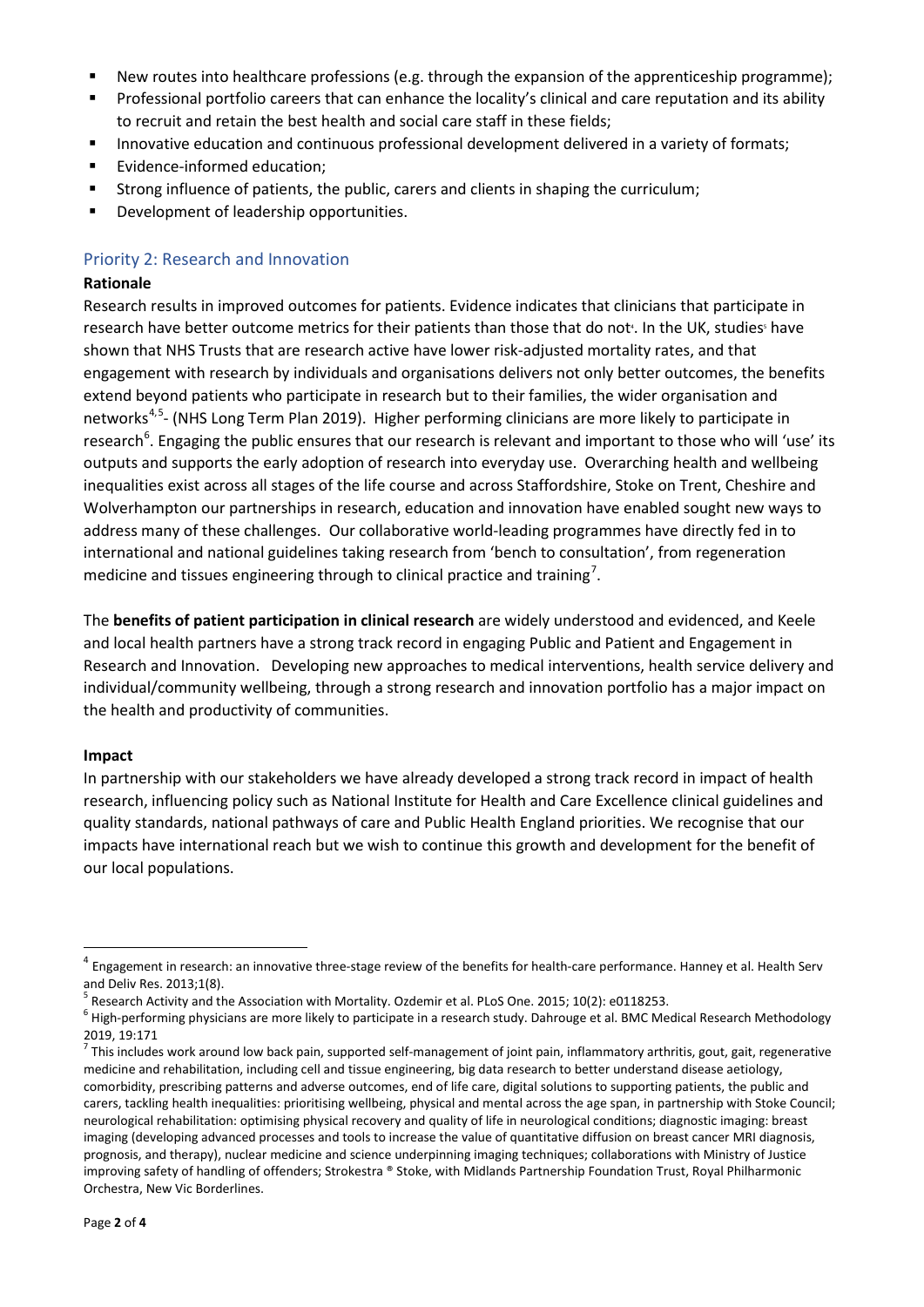**The UK's Industrial Strategy**, (including the Life Sciences Sector Deal) sets out clear priorities to drive innovation, strengthen clinical research and drive the intensity of research and innovation in the UK, supporting new business development and scale up, driving NHS innovation and collaboration and building prosperous communities.

The **challenges in the local business base**, particularly in Stoke-on-Trent and Staffordshire, are well documented, with levels of business investment in R&D and innovation among the very lowest in the UK, contributing to low productivity and regional income disparities. However, Keele continues to attract research-led life sciences companies to the well-established group based in the Keele University Science and Innovation Park, attracted by the high-quality research and education. Cheshire is of course home to a wellestablished cluster, and as such we have a strong base to build on to expand and enhance innovation to improve economic and clinical outcomes.

**Business growth is already being supported** through projects such as Business Bridge which provides assistance to innovators and technology companies to develop products that meet user needs, improve uptake and adoption. The project has drawn in investment totalling £1.8 million for Staffordshire and Stokeon-Trent businesses and to date has supported over 70 SMEs in driving new products, new markets and skilled employee growth. **There remains further untapped potential** to exploit the wide-ranging expertise<sup>[8](#page-6-0)</sup> within the University, through research and innovation relationships with the existing med-tech and bio-tech sector and new company spin-outs and start-ups. With the resources available through the Midlands Innovation MICRA programme there is scope to accelerate commercialisation through our healthcare business networks.

**Keele Deal | Health will draw together the scientific communities, health and social care partners to** driver a broader programme of research and innovation.

#### **Key areas of focus**

- The development of an expanded programme of collaborative research and innovation with partners will broaden both the scope and opportunity for funding for our populations, bringing benefits to individuals, their families, organisations and the local economies. The development of an Innovation Academy will provide an opportunity for the early adoption of innovations in research, education and healthcare technologies.
- Supporting the development of joint professional academic pathway for all health and social care professionals and training opportunities across Keele/health and social care organisations to support research engagement, evidence based practice and to offer portfolio careers to support recruitment and retention, and growing the next generation of health and care professionals to drive research and innovation.
- Supporting organisations in ensuring high quality governance processes underpin our collaborative research portfolios.
- By increasing the number of collaborations between academic and clinical partners and industry we will **support the further growth of med-tech and bio-tech companies** in the region, increasing in the number of skilled jobs, helping to consolidate North Staffordshire and Cheshire as a globally significant location for life sciences sector.
- By strengthening our work with local partners, we aim to **increase the uptake of cost effective innovations and facilitate the early implementation of research into clinical pathways**, working to establish innovation academies with our partners.
- Working across health and social care partners (including care homes, charities, local authorities, voluntary organisations and leisure partners (e.g. gyms), we aim to **improve the diversity and volume**

<span id="page-6-0"></span> $^8$  This includes strengths in assistive technology and rehabilitation, biomarkers and diagnostic engineering, and nanoscale bioscience, coupled with strengths in the Natural Sciences in cell and molecular medicine, neuroscience, molecular and structural biosciences, AI and machine learning.